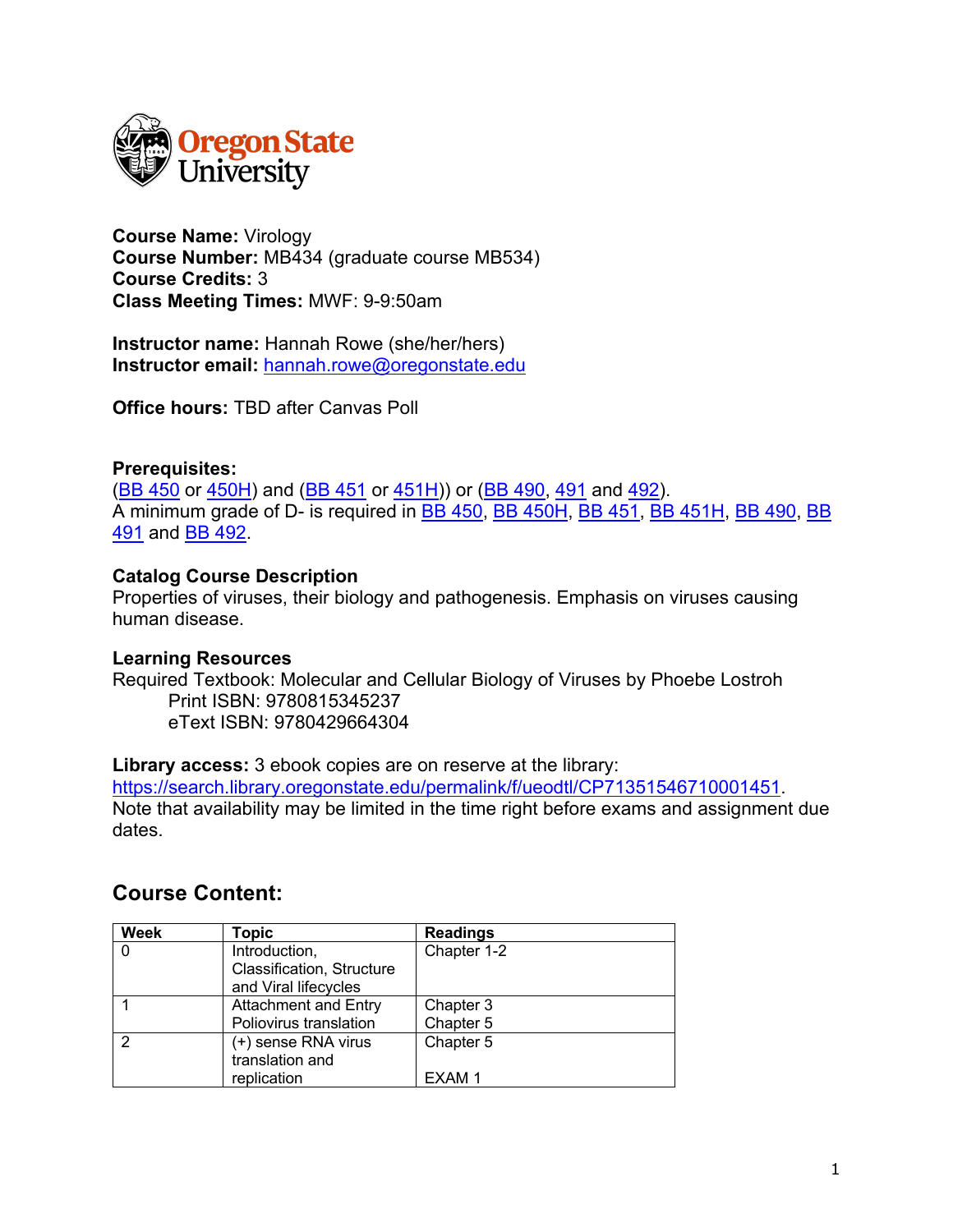| <b>Week</b> | <b>Topic</b>                | <b>Readings</b>    |
|-------------|-----------------------------|--------------------|
| 3           | (-) sense RNA virus         | Chapter 6          |
|             | replication and gene        |                    |
|             | expression                  |                    |
| 4           | dsRNA virus replication     | Chapter 7          |
|             | and gene expression         |                    |
|             | dsDNA virus transcription   | Chapter 8          |
|             | and cell cycle              |                    |
| 5           | dsDNA virus replication     | Chapter 8          |
|             |                             |                    |
|             | ssDNA virus replication     | Chapter 9          |
|             | and gene expression         | EXAM <sub>2</sub>  |
| 6           | Reverse transcribing        | Chapter 10         |
|             | viruses                     |                    |
| 7           | Assembly/Egress and         | Chapter 11 and TBD |
|             | Zoonotic transmission       |                    |
| 8           | Lytic and Persistent        | Chapters 12-13     |
|             | Infection                   | EXAM <sub>3</sub>  |
| 9           | Viral Metagenomics,         | Chapter 17 and TBD |
|             | Origins and Evolution       |                    |
| 10          | <b>Medical Applications</b> | Chapter 16         |

# **Course Specific Measurable Student Learning Outcomes**

At the completion of the course, you should:

- 1. Be conversant with specialized language relevant to virology;
- 2. Understand the basic design, infection and replication strategy of viruses, and the diseases they cause;
- 3. Be able to communicate and explain in writing key aspects of virology;
- 4. Be aware of currently exciting topics and issues in the field of virology.

### **Evaluation of Student Performance**

200 points: 4 exams at 50 points each 100 points: 3 assignments 50 points: 6 quizzes, 10 points each, lowest grade dropped

Total: 350 points

MB534 graduate students: 2 additional 25 point assignments for 400 total points

### **Exams:**

Exams are not cumulative, covering only the material since the previous exam. They will be a mix of multiple choice and short answer, they will be given on CANVAS open for a three day window (exams 1-3 12:01 am Friday-11:59pm Sunday), you will have one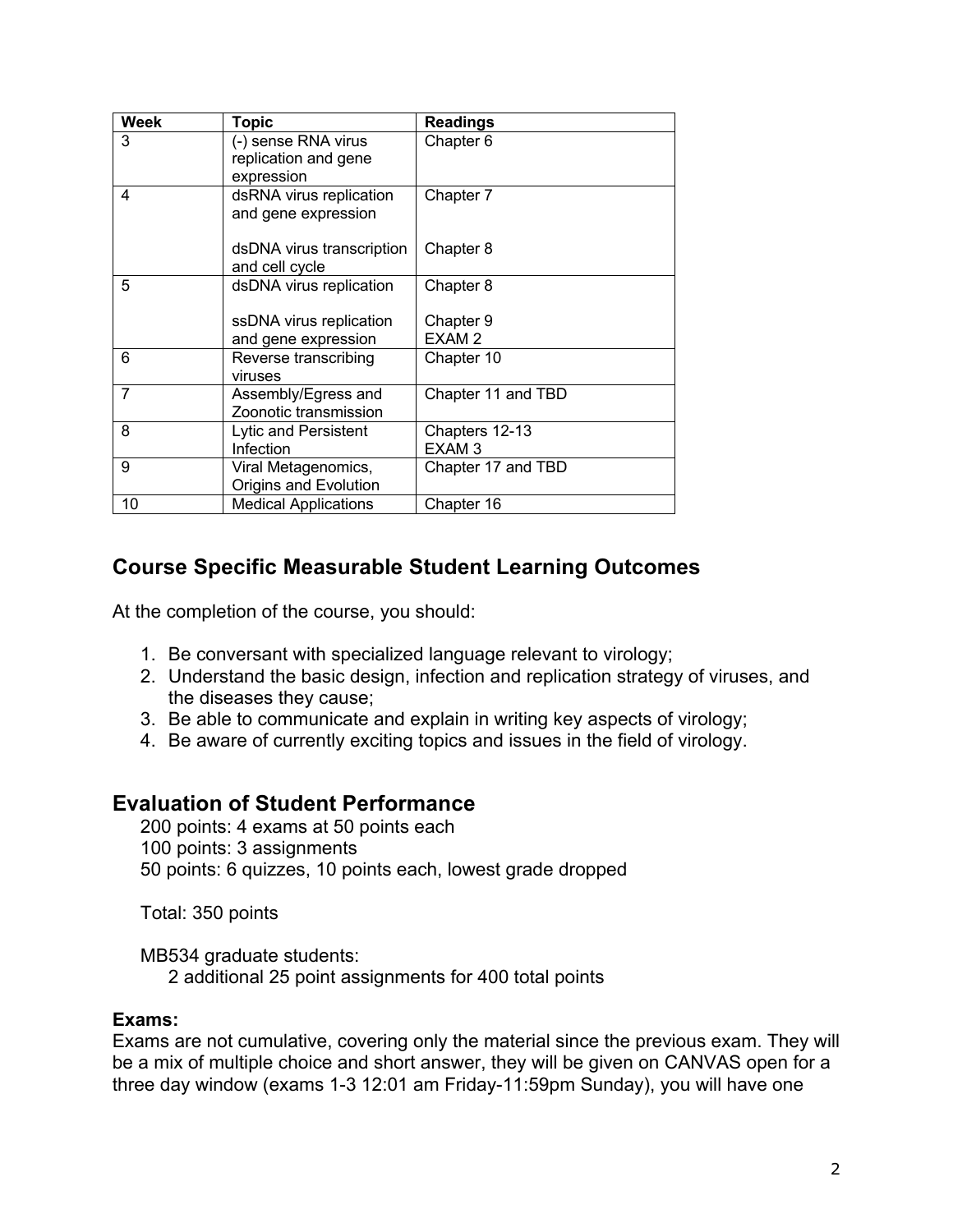hour to take the exam. A review session will be held during the class meeting period Friday for exams 1-3.

The dates for the final and the review session are TBD, until finals week schedule comes out.

### **Exam dates:**

**1:** October 8-10 **2:** October 29-31 **3:** November 19-21 **4:** TBD

### **Quizzes:**

Quizzes will cover the lecture material and readings from the previous week, details will be given in lecture on the Friday of the quiz. They will be multiple choice. They will be given on CANVAS, open from noon Friday to 11:59pm Sunday, you will have 10 minutes to complete the quiz.

There will be 6 quizzes, you will drop the lowest grade.

### **Quiz Dates:**

**1:** September 22-26 **2:** October 1-3 **3:** October 15-17 **4:** October 22-24 **5:** November 5-7 **6:** November 12-14

### **Assignments:**

You will sign up for an emerging/re-emerging viral disease to research this term. Details and submission are in the Assignments on CANVAS. All assignments due 11:59pm

**Assignment 1, October 1: 30 points.** Classification, Structure and **Epidemiology** 

**Assignment 2, November 12: 50 points.** Lifecycle, Gene Expression and Replication Strategy

**Assignment 3, December 3: 20 points.** Public Service Announcement

**Additional assignments for Graduate Students Enrolled in MB534:**

**Assignment G1, October 15: 25 points.** Viral origin theories **Assignment G2, November 29: 25 points.** Viral reverse genetics systems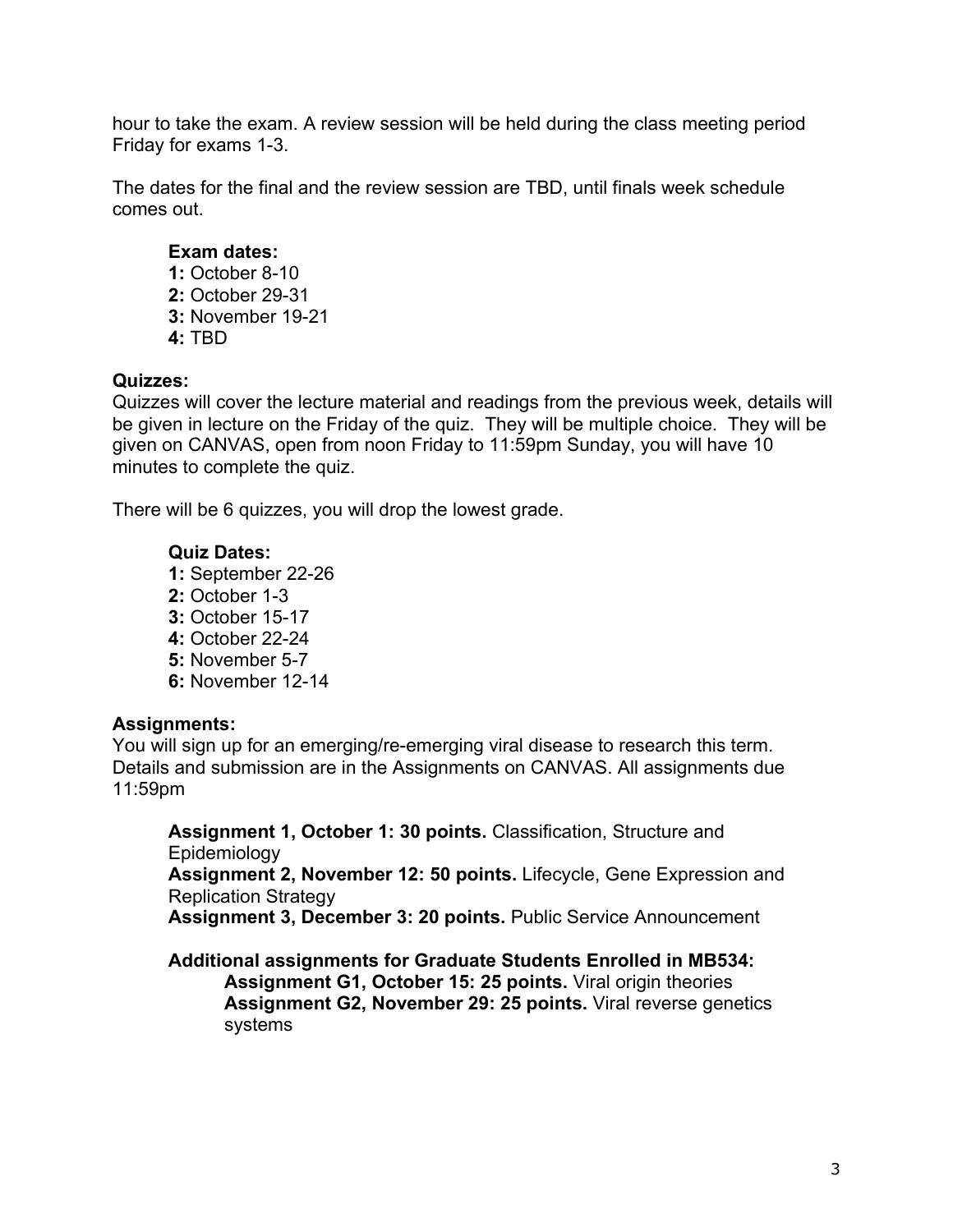## **Letter Grades:**

| Grade                 | <b>Percent Range</b> |
|-----------------------|----------------------|
| A                     | 93-100%              |
| А-                    | 90-92%               |
| B+                    | 87-89%               |
| B                     | 83-86%               |
| B-                    | 80-82%               |
| $C+$                  | 77-79%               |
| $\overline{\text{C}}$ | 73-76%               |
| $C -$                 | 70-72%               |
| D+                    | 65-69%               |
| D                     | 60-64%               |
| D-                    | 55-59%               |
| F                     | Less than $55\%$     |

## **Course Policies:**

### **Communication**

Please contact me via email (hannah.rowe@oregonstate.edu) or through the CANVAS Messenger. I will reply to course-related questions within 24 hours. I will return your grades and comments on assignments and exams to you within seven days.

### **Late Work Policy**

Late assignments will accepted up to one week late and points will be deducted up to 5% per day late.

### **Corrections**

For quizzes and exams 1-3, up to half the missed points can be earned back if the student submits the correct answer and a 1-2 sentence description of why that answer is correct (not just the correct answer) for each missed question, by email within 7 days of the grade being released to the student.

### **Makeup Exams/Quizzes**

Makeup Exams and Quizzes will not be given. The lowest quiz grade will be automatically dropped. In rare cases (serious injury/illness of student or family, death of family member, birth/adoption of child, fire/flood or other disruptive event) at the instructor's discretion, the missed exam grade will be replaced with the average the other exams. Reach out to me as soon as possible if you need this accommodation.